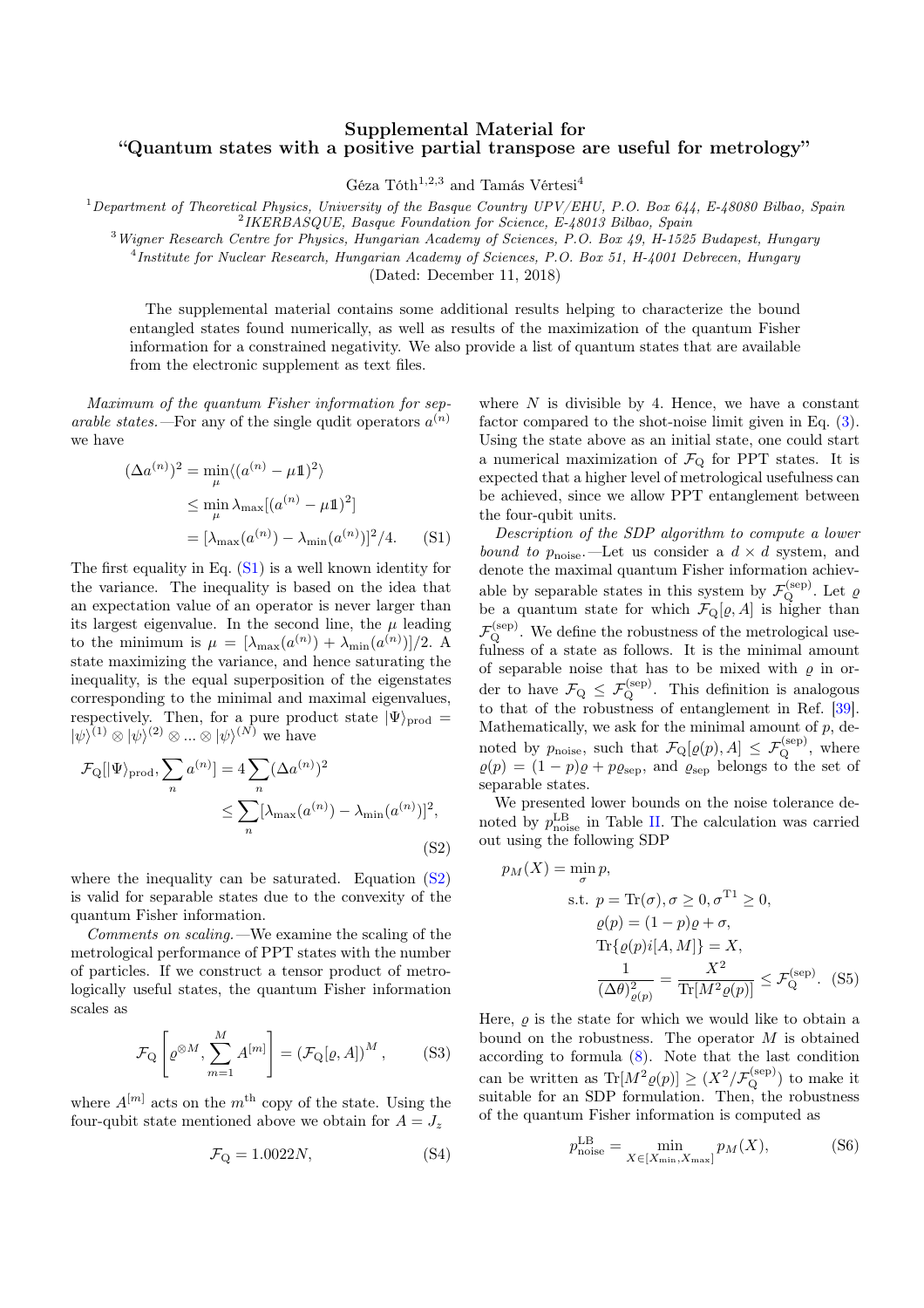

FIG. S1. The maximal quantum Fisher information as the function of the smallest eigenvalue of the partial transpose. (a) four-qubit systems and (b)  $4 \times 4$  systems with *A* given in Eq.  $(4)$ .



FIG. S2. The maximal quantum Fisher information as the function of the smallest bipartite negativity for (circles) fourqubit systems with  $A = J_z$ . (squares)  $4 \times 4$  systems with A given in Eq. (4). (solid) Line corresponding to  $\mathcal{F}_{Q} = 24\mathcal{N} + 4$ .

where  $X_{\text{min}}$  and  $X_{\text{max}}$  are the minimum and maximum eigenvalues of the expression *i*[*A, M*]*,* respectively.

In order to see that the SDP (S5) gives indeed a lower bound we note that (i) the state  $\tilde{\sigma} = \sigma / p$  approximates the set of separable states  $\varrho_{\rm sep}$  from the outside. (ii)  $\mathcal{F}_{\mathbf{Q}}[\varrho(p), A] \geq 1/(\Delta \theta)_{\varrho(p)}^2$ . Both (i) and (ii) potentially increase the feasible  $p^{\alpha}$  values defined by the condition appearing in the last line of the optimization (S5), which entails a lower bound to  $p_{\text{noise}}$ .

*Relation between the negativity and the metrological usefulness.—*We consider the constraint that the eigenvalues of  $\varrho^{\text{T}k}$  are larger than  $\lambda_{\min}$  for all *k*. We present the maximal quantum Fisher information for various values of  $\lambda_{\min}$  in Fig. S1.

We now put a constraint on the negativity of the quantum state [40]. In the multipartite case, we limit the minimum of the bipartite negativities. We use the following

| Bipartite state Entanglement |        |
|------------------------------|--------|
| $3\times 3$                  | 0.0003 |
| $4 \times 4$                 | 0.0147 |
| $5 \times 5$                 | 0.0239 |
| $6 \times 6$                 | 0.0359 |
| $7\times7$                   | 0.0785 |
| UPB $3 \times 3$             | 0.0652 |
| Breuer $4 \times 4$          | 0.1150 |
|                              |        |

TABLE S1. Lower bound on the linear entanglement for some of the bipartite states considered in Table II. For a comparison, the entanglement is also shown for the  $3 \times 3$  state based on unextendible product bases (UPB) [23] and for the Breuer state with a parameter  $\lambda = 1/6$  [24].

semidefinite program [40]

$$
f_M^{\mathcal{N}}(X, Y) = \min_{\varrho} \text{Tr}(M^2 \varrho),
$$
  
s.t.  $\varrho = \varrho_+ - \varrho_-,$   
 $\varrho \ge 0, \text{Tr}(\varrho) = 1,$   
 $\text{Tr}(\varrho_-) = \mathcal{N},$   
 $\varrho_+^{\text{Tk}}, \varrho_-^{\text{Tk}} \ge 0 \text{ for all } k,$   
 $\langle i[M, J_z] \rangle = X \text{ and } \langle M \rangle = Y, \quad (S7)$ 

where the minimal bipartite negativity is not larger than *N*. We changed the original iterative algorithm by replacing  $f_M(X, Y)$  defined in Eq. (6) by  $f_M^N(X, Y)$  defined in Eq. (S7). The results are shown in Fig. S2. In the four-qubit case, the line connects our bound entangled state with the four-qubit Greenberger-Horne-Zeilinger (GHZ) state, which has a negativity of 0.5 and  $\mathcal{F}_{\text{Q}}[\varrho_{\text{GHZ}}, J_z] = 16$  (see, e.g., Ref. [6]).

*Entanglement of the PPT entangled states.—*Next, we calculate a very good lower bound on the the entanglement measure based on the convex roof of the linear entropy of entanglement, called linear entanglement, for some of the bound entangled states presented in this paper [25]. This measure has already been used to characterize bound entangled states [26]. The results can be seen in Table S1. Two programs to calculate the entanglement measure are given in Ref. [27].

*Cluster states.*—Cluster states attracted a large attention since they can be used as a resource in measurementbased quantum computing [30]. They arise naturally in Ising spin chains and have been realized with photons and cold atoms on an optical lattice [15, 16, 31]. Cluster states are fully entangled pure states, hence they are not PPT with respect to any partition. They violate a Bell inequality [32–34]. Linear cluster states of three qubits are equivalent to GHZ states under local unitaries, hence they are metrologically useful. Linear cluster states with  $N \geq 4$  particles are also useful metrologically. On the other hand, for  $N \geq 5$  particles, ring cluster states as